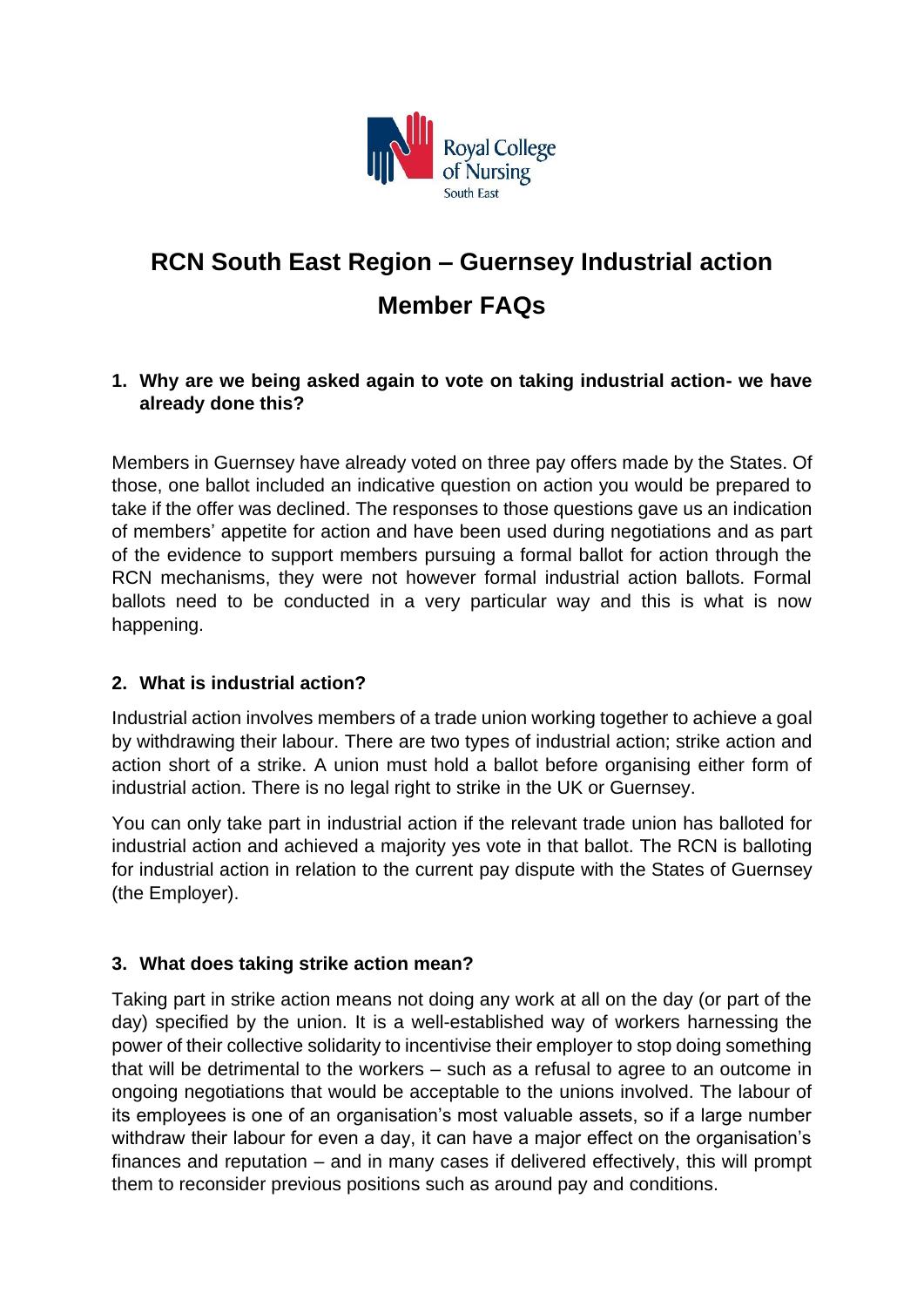## **4. What does taking action short of a strike mean?**

While a strike is a complete stoppage of work, action short of a strike usually affects some aspects of work, normally a refusal to perform full normal duties in some way.

This could be 'working to rule' which is a form of action in which employees do no more than the minimum required by the rules of their contract, and precisely follow all safety or other regulations. For example if you usually work through your lunch break or stay an hour late because you have such a high workload, you could start observing your breaks and leaving exactly on time in accordance with your contract, but if you and lots of others are consistently doing extra unpaid work out of your own good will and it suddenly stops this may be very impactful for your employer. It could also involve not agreeing to work overtime, which can have a similar effect. The RCN will decide the form of industrial action short of strike to be taken and members will be informed before action commences and a guidance document will be available on the RCN website.

## **5. Who will be called to action?**

In any dispute, the RCN will communicate clearly and regularly with members so that they are fully informed as to whether they are affected and can get involved.

#### **6. Can nurses and nurse managers go on strike or take industrial action short of strike? Will this affect the care that patients receive?**

Yes, nurses can take strike action and industrial action short of strike. Any industrial action called by the RCN will ensure that patients are not put at risk, and you will never be asked to act outside your NMC code of conduct. The RCN will work with management to ensure there is sufficient emergency cover during any stoppage. Most industrial action in the health service is likely to use the emergency care model, when only those providing non-urgent care services are called on strike to ensure patients aren't harmed.

The RCN is committed to the maintenance of essential services in acute and emergency situations. While responsibility for maintaining patient safety sits with the employer, we will work constructively with managers to ensure robust contingency arrangements are in place in the event of any sort of major incident.

# **7. What about the NMC Code of Conduct?**

It is not a breach of the NMC Code of Conduct to take part in lawful industrial action and the NMC have during previous disputes confirmed this position in the following statement:

"...*we recognise that many midwives and nurses are members of trade unions and respect their democratic right to express support for their unions and to lobby on a*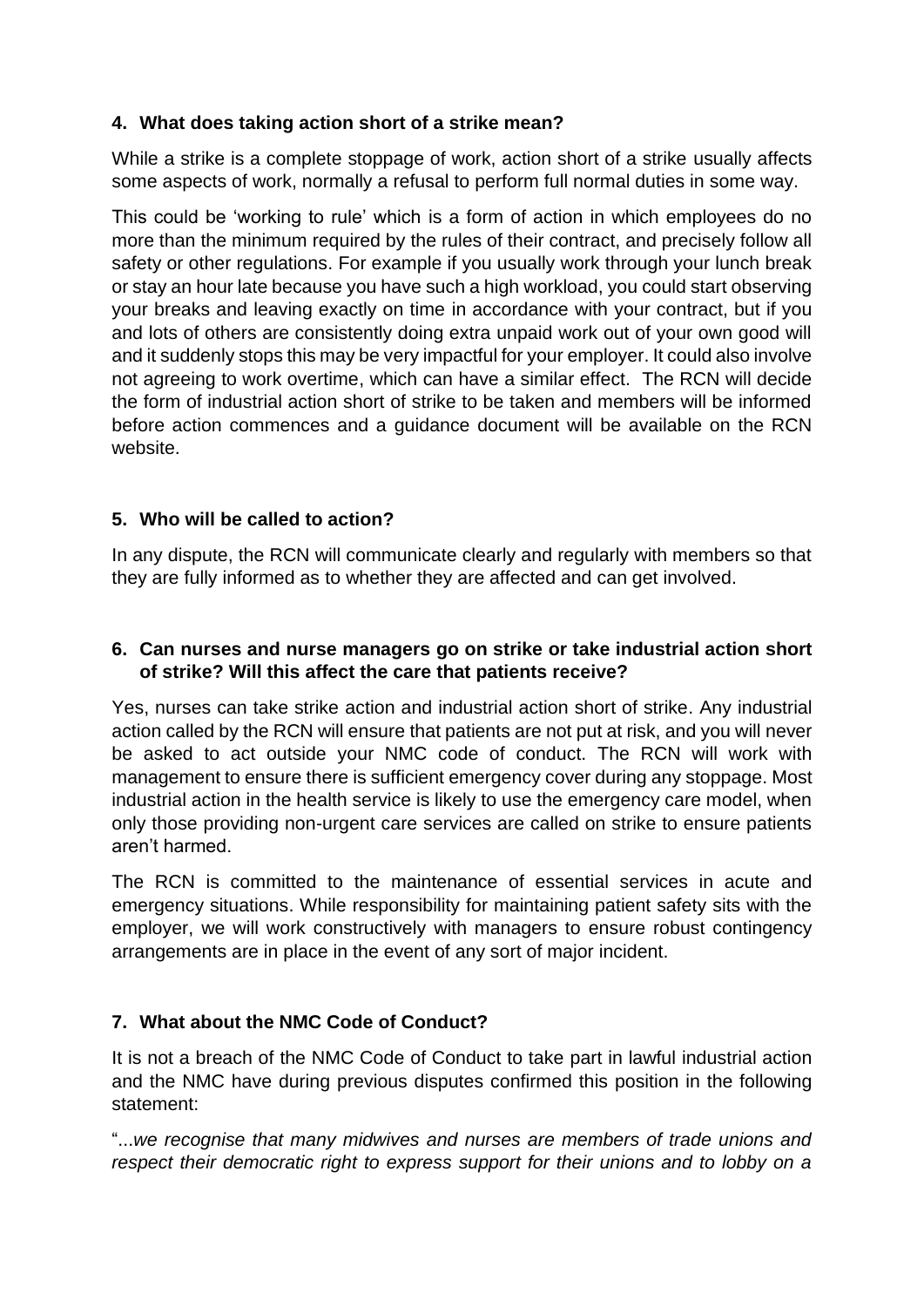*wide range of issues. This does of course include their right to support and take part in strike action … The Code does not prohibit nurses and midwives from taking part in industrial action*."

However, the NMC also issued the following reminder:

"*The Code does not prevent nurses and midwives from taking part in lawful industrial action but we remind them of their duty to uphold their professional standards at all times. The Code will continue to apply in the event of industrial action*."

However, members are reminded there is no immunity for breaches of the NMC Code of Conduct, or any other misconduct that may take place during the action. The RCN will never ask members to take industrial action in a way that is likely to lead to breaches of the code.

Nor will the RCN ask any members to take industrial action that may contravene the employer's disciplinary policy. However, the RCN will fully support members in the usual way should they face any disciplinary action whether during industrial action or not.

The NMC has issued information on industrial action which can be accessed here: <https://www.nmc.org.uk/news/news-and-updates/update-on-industrial-action/>

#### **8. Can I be sacked for taking industrial action?**

Unfortunately, the law in Guernsey provides no protection for unfair dismissal in relation to industrial action. Therefore, there is a risk the employer may dismiss you for being in breach of your contract of employment. The RCN believes it would be counterproductive to dismiss, discipline or victimise individuals for taking part in industrial action, however, this remains a risk because of the lack of legal protection and the RCN will offer you full support in the usual way if this affects you, so contact us as soon as possible if it does.

#### **9. Can I be disciplined for taking industrial action?**

Again, there are no statutory rights protecting staff from disciplinary action or victimisation for taking part in industrial action. Under normal circumstances breaching your contract of employment may result in disciplinary action. However, this would be counter-productive in relation to authorised industrial action as there is a clear understanding of why the breach has taken place. It would also be very difficult for the employer to initiate disciplinary proceedings against large numbers of staff. It would also be likely to increase tensions and prolong any dispute.

If you are involved in any misconduct separately to the taking of industrial action itself, such as non-peaceful picketing, your employer may initiate disciplinary proceedings against you in the usual way. However provided you follow the guidance given you should not encounter any problems.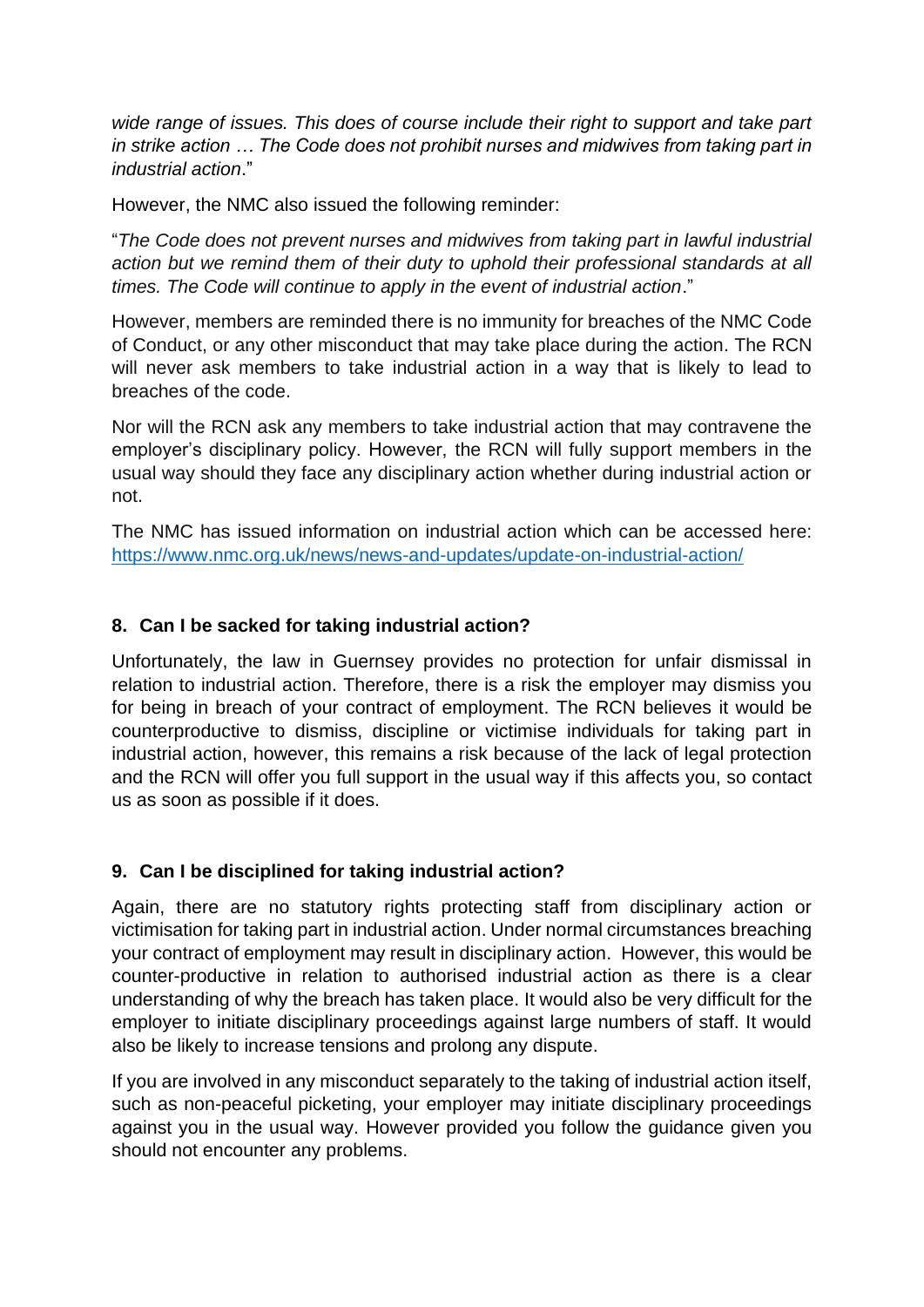To minimise the risk of disciplinary action, before taking part in strike action, it may be worthwhile familiarising yourself with your terms and conditions of employment, as well as the RCN guidance on safe picketing. Should this affect you, the RCN will offer full support in the usual way.

## **10.What type of industrial action will we be taking?**

When a union decides to ballot its members on willingness to undertake industrial action, the ballot will ask whether members are willing to take strike action, action short of a strike or both. The form of action ultimately taken will depend on the outcome of the ballot – for example members may feel they are willing to take action short of a strike such as working to rule (see Q3) and return a majority vote for this, but not feel they want to go on strike and fully withdraw their labour. Or they may vote equally in favour for both types, in which case sometimes it may be appropriate to start with action short of a strike and build up to a full stoppage if needed. Ultimately decisions will be taken by the relevant elected RCN decision making authority, ensuring that the wishes of members are taken into account.

The exact form of action proposed will always be explained in detail to members once decided and sufficient support and guidance will be made available.

#### **11.Are there any exemptions from having to take action?**

The RCN will make clear which members it is asking to take action in the event of a positive ballot for industrial action and would hope that these members would choose to participate – industrial action is only as strong as the number of eligible workers supporting it. However, there is no obligation to go on strike, even if you are a member of a union that has voted in favour of doing so, and it is up to you if you take part. The RCN will work with the employer to agree exemptions from taking action where there would otherwise be a direct harm to patients or danger to the life or limb of any person or for the prevention of any permanent disability. This means that members covering roles that are exempted are not expected to participate. In the event of any such exemptions being necessary the RCN will communicate clearly with those affected and offer all necessary support.

Exemptions will not be granted for the administrative convenience of managers, and exemptions will not be necessary where managers make their own arrangements for cover, such as deploying staff willing to break the strike.

The RCN will also take steps to ensure that those who would suffer long term financial loss can work normally during industrial action. This includes:

- Pregnant women who have notified their employer of the expected due date of their baby (unless there is a clear commitment from the employer that the employee will not suffer any detriment)
- People whose benefits would be affected by taking part in industrial action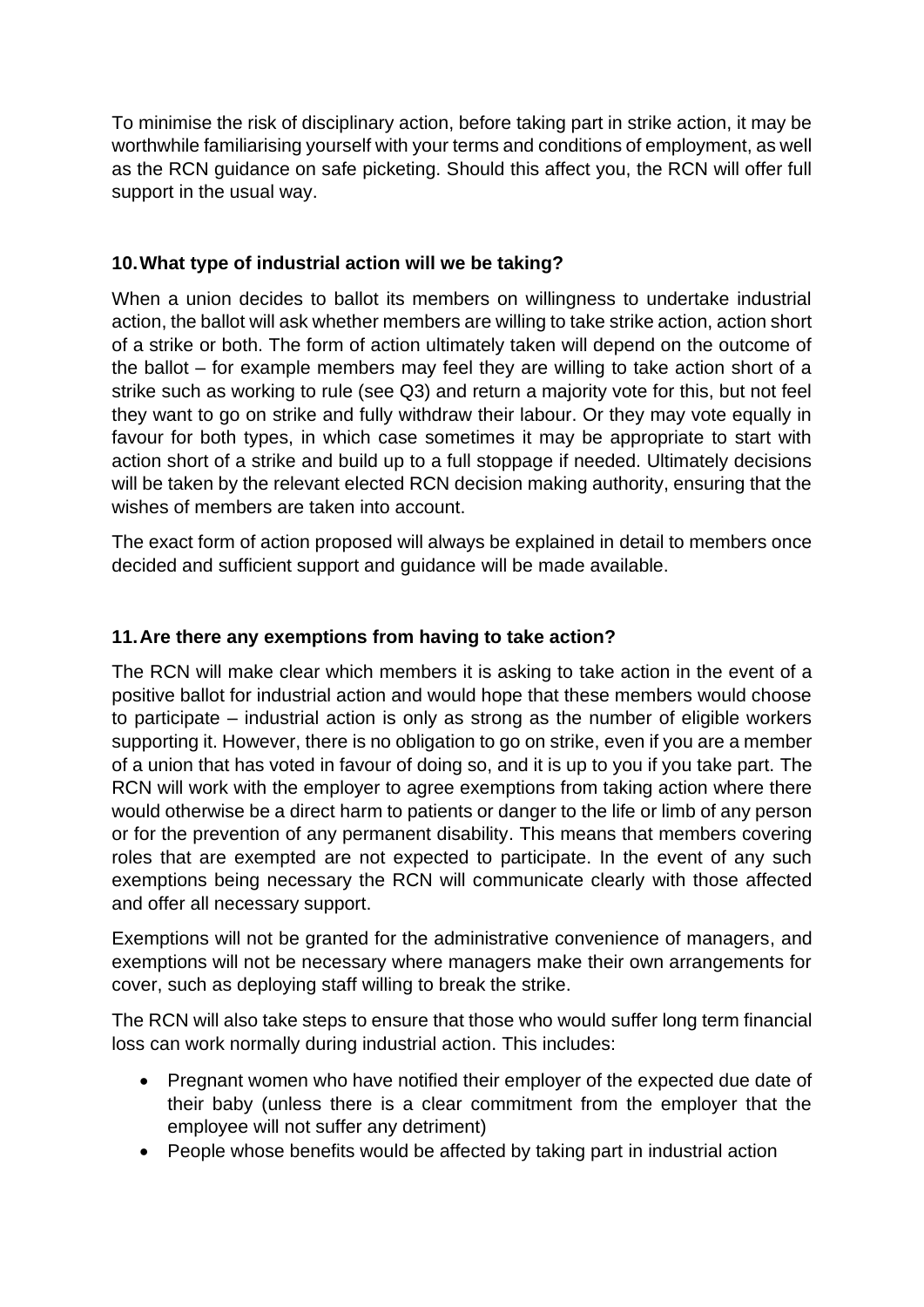• Employees in their last year of service whose pension maybe affected by taking part

This is to ensure that the time out of work and deduction from your wages caused by participating in strike action won't have a disproportionately damaging impact on your long-term financial health.

#### **12.What is a derogation?**

During industrial action short of strike or strike action a derogation enables an individual RCN member, a service (or part of a service) to be granted an exemption from taking part in lawful industrial action.

Derogations are usually given to people or services that are deemed to be critical to ensuring patient safety and those delivering life preserving services. It is usually the employer who requests derogations from the local RCN Industrial Dispute and Strike Committee. However, the RCN can identify derogations in advance to ensure life preserving services are maintained. If staff or services do not operate on Christmas day they will not be derogated. If they do operate on Christmas day then Christmas day staffing will apply.

#### **13.My service or my role has been derogated, what does that mean?**

If your service, or your specific role, has been allocated a derogation, it means you are required to work your normal duties (as usual for your locally rostered shift). This is to preserve patient safety. You can still be considered to be supporting the industrial action because you have (or your service has) been given an 'exemption' by your union from stopping work to ensure patient safety. The RCN will supply a badge/sticker for you to wear to highlight you are supporting the action.

If as part of a derogation or exemption you work your normal duties/shift you will be paid your normal pay.

#### **14.I work in a community setting, I've been told we will work a Christmas day model/service, what does that mean?**

The employer should be planning for industrial action in a way that reduces the demands on the service. To assist the employer in planning for safe services during industrial action, the RCN have advised the employer that only those services that run on Christmas day will be considered for derogation. The normal Christmas day service/rota should be utilised for services that have been deemed to deliver care on Christmas day.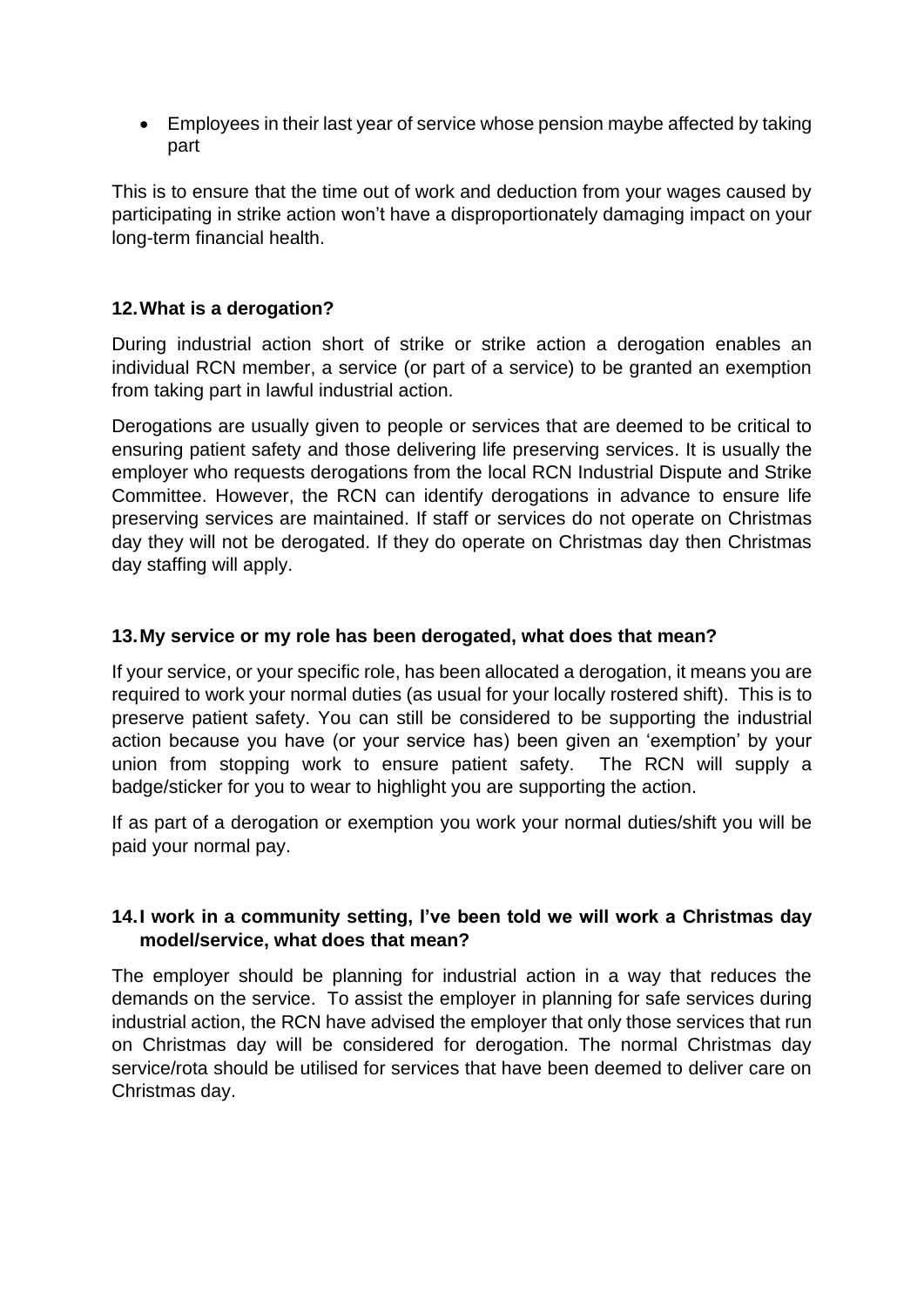#### **15.I have been told that we must maintain a life preserving service. What does 'life preserving service' mean?**

The "RCN industrial dispute handbook" states that "life preserving services" means:

- emergency intervention for the preservation of life or for the prevention of permanent disability;
- care required for therapeutic services without which life would be jeopardised or permanent disability would occur;
- urgent diagnostic procedures and assessment required to obtain information on potentially life-threatening conditions or conditions that could potentially lead to permanent disability.

The employer will need to identify what staff they require to provide a life preserving service. This will then be discussed with the local RCN Industrial Dispute and Strike Committee and derogations may be agreed with exemptions from industrial action being given to RCN members to ensure delivery of life preserving services.

#### **16.I am participating in the strike, can I be called in to work on a day of strike action?**

If the employer declares a major incident the employer will initiate their normal major incident plan. The employer will inform the RCN of the situation and the RCN will confirm the suspension of industrial action as required. The employer may contact members of staff to request that they attend their workplace as part of the Trust's normal major incident procedures. RCN members should respond to a major incident situation as they would on any other day – they should attend for deployment as part of the major incident response if they are fit and able to do so.

If during industrial action clinical safety issues arise (without a major incident taking place) the employer will raise these issues with the local RCN Industrial Dispute and Strike Committee. The Trust and the local RCN IDSC will agree the appropriate response including any additional or new exemptions that may be required. This may involve staff being contacted and requested to return to work as part of an exemption from industrial action for the purpose of maintaining clinical safety.

#### **17.My manager has said I cannot participate in the industrial action because they need me to maintain patient care. What do I do?**

It is the employer's responsibility to plan for the action and to take steps to maintain appropriate staffing levels, patient safety and risk management.

During industrial action the activity of RCN members, including derogations and exemptions from participating in action will be directed by the RCN local Industrial Dispute and Strike Committee.

If an employer has concerns over the delivery of a service, it is their responsibility to discuss it with the union authorising the action. The RCN will establish local Industrial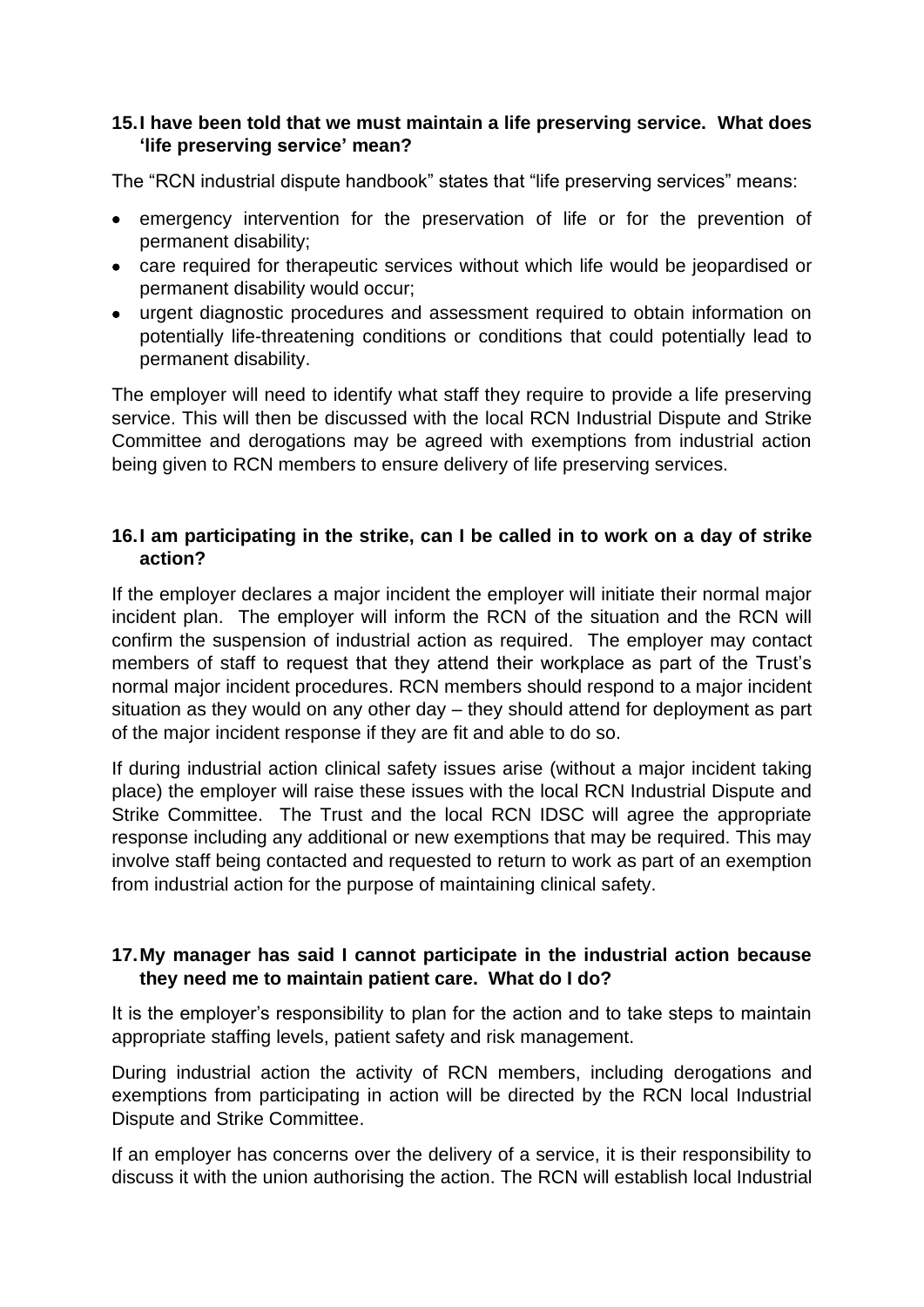Dispute and Strike Committees to liaise with the employer in relation to the impact of industrial action and any requests that the employer may make to the RCN for 'exemptions' from industrial action. It is not appropriate for the employer to ask individual RCN members to engage in discussions about how work subject to industrial action is covered. Members should refer their manager to the RCN local Industrial Dispute and Strike Committee.

#### **18.What are the dates of industrial action?**

The RCN will notify the employer of the dates of industrial action. The RCN will keep members informed of dates of any industrial action so that there is enough time to prepare.

#### **19.Will we get paid while taking industrial action? Why does the ballot paper say if I take industrial action this will amount to a breach of contract?**

Taking part in a strike or in action short of a strike will almost certainly involve a breach of your contract of employment. You have entered into a legally binding contract with your employer, as part of which you agree to do your work at the agreed times and in the agreed ways, in return for payment. If your employer suddenly stopped paying you this would be going against what the contract legally binds them to do so they would have 'breached' that agreement, and similarly if you stop providing the work you have agreed to do for them, you are also in breach. Your employer is entitled to withhold your pay if you stop doing the work you've agreed to do.

There are differences of opinion as to how one day of pay should be calculated, given that people are often paid on an hourly or annual basis rather than daily. The RCN believes this should be calculated by taking your annual salary and dividing it by 365, the number of days in the year, as this gives the lowest possible amount and therefore minimises the impact on your total earnings. However sometimes an employer may not agree to this as they argue that you are not technically working every single day of the year, so it should be calculated based on dividing by the actual number of days you do work – so where they make this argument, the maximum deduction for each day of strike action should be your annual salary divided by 260.

The UK courts have decided that when determining how much pay the employer can withhold as a result of strike action, the correct test is to consider what pay the employee would have received had they been at work. The employer may or may not follow that principle but the RCN will engage in discussions with the employer and encourage them to do so. Contact the RCN for support if you think your employer is not doing this properly or deducting an unreasonable amount.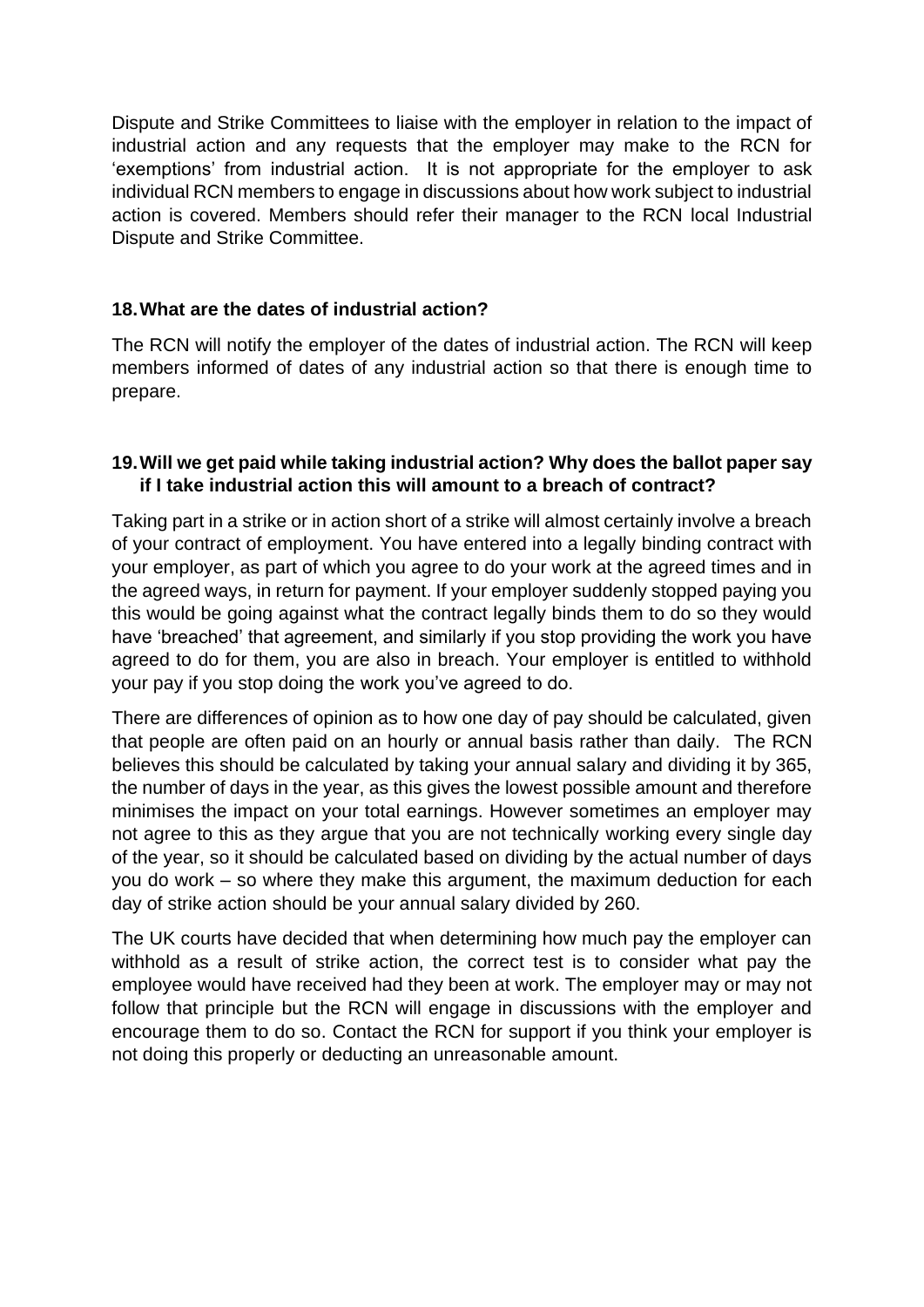#### **20.My employer has said they will deduct a full day's pay even though a stoppage may only last for part of the day. Can they do this?**

It depends whether the employer is willing to accept 'partial performance' of your contractual duties. If the employer will accept partial performance you are entitled to be paid for the work that you do. If the employer does not accept partial performance then you are not entitled to be paid – this is within their legal right to do, and you do not have to work at all if they are refusing to accept partial performance, even if you have taken industrial action for only part of the day. Again, the RCN will engage in discussions with the employer in order to clarify their position and we will notify members of the outcome prior to the action commencing.

## **21. Will the RCN be providing strike 'pay' or any benefit?**

The RCN has a strike benefit policy which is available at: [https://www.rcn.org.uk/-](https://www.rcn.org.uk/-/media/royal-college-of-nursing/documents/council-documents/strike-pay-policy.pdf) [/media/royal-college-of-nursing/documents/council-documents/strike-pay-policy.pdf](https://www.rcn.org.uk/-/media/royal-college-of-nursing/documents/council-documents/strike-pay-policy.pdf)

#### **22. Will any strike 'pay' be subject to tax?**

No. Strike benefit is not designed to replace your lost earnings, it is a collectively generated contribution to meet your basic needs during a strike when pay is being deducted. As such it doesn't constitute earnings and so is not subject to tax.

#### **23. Will taking part in industrial action affect my continuity of service?**

Although taking industrial action is a breach of the contract of employment (see Q19 "Will we get paid while taking industrial action? Why does the ballot paper say if I take industrial action this will amount to a breach of contract?"), in the UK it does not break continuous service if you return to work after the strike ends. However, days of strike action will not count towards the length of service for any relevant qualifying periods, such as maternity pay, redundancy pay or unfair dismissal protection. For certain types of employment rights you usually have to have both a certain length of service with your employer, and that employment needs to be continuous, i.e. no breaks. Strike action wouldn't count as a break in service, but the amount of days of action you take would be subtracted from the total length of your service. There is no statutory guidance in relation to this in Guernsey and the employer may or may not adopt the same principles.

#### **24. Will taking industrial action affect:**

#### • **My pension?**

There is no provision within the states pension scheme to cover circumstances when pension scheme members are absent from work on strike. In the UK NHS pension scheme, strike days are regarded as "disallowed days" and therefore do not count towards pensionable service nor pensionable pay. It is likely that this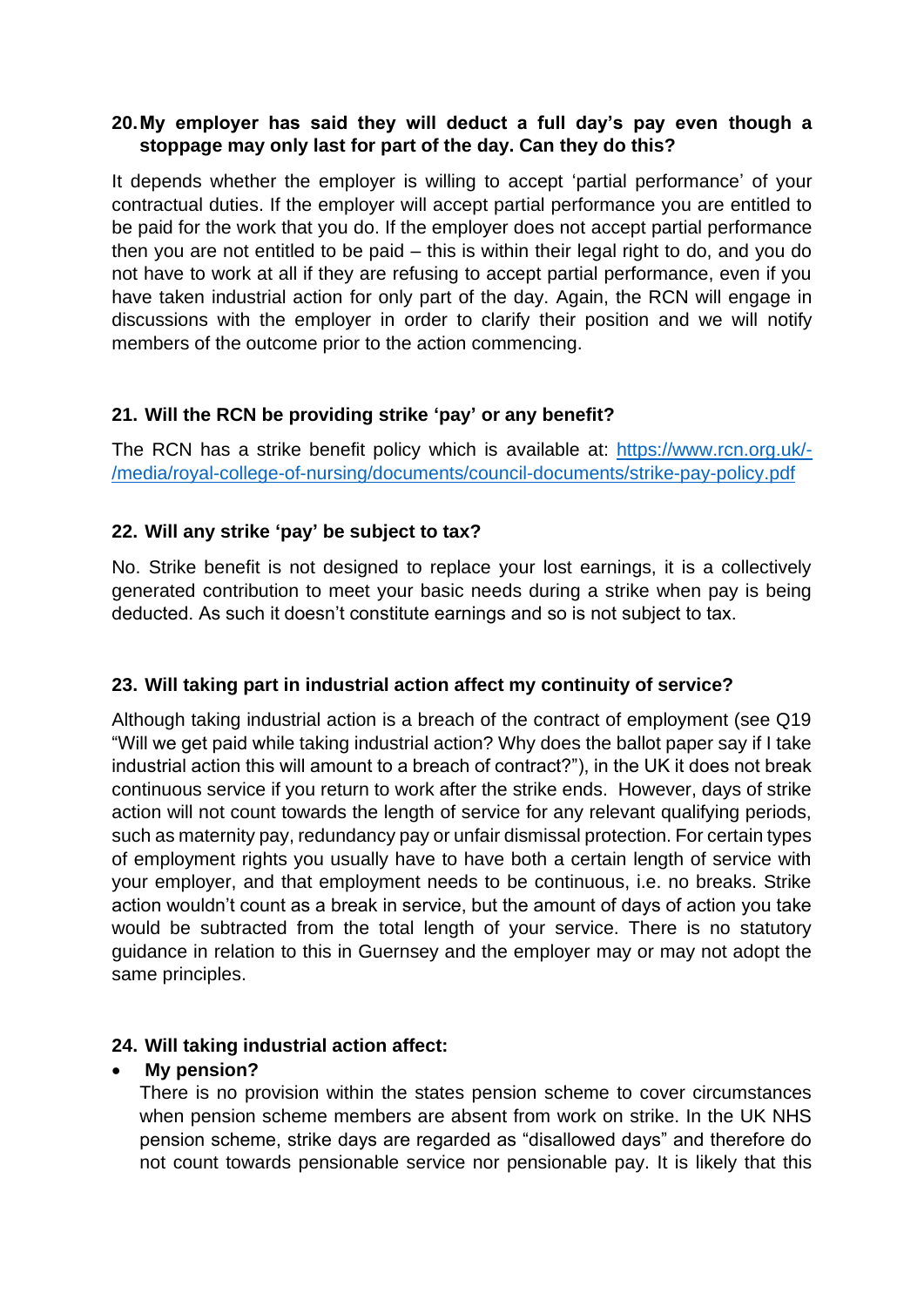would be the position with the Guernsey scheme. The impact on pensions may not be significant depending on the length of strike action, but it is something members should be aware of and take advice on from their pension provider if they are concerned.

#### • **My entitlement to maternity pay?**

Rates of pay for types of parental leave are calculated based on earnings during a specified period prior to taking this leave, so unpaid absence due to participating in industrial action may affect this. If you think this may affect you, contact the RCN to seek further advice as you may be exempt.

#### **25.Do I have to tell my employer I am going on strike or taking action short of a strike before the action begins?**

The union will provide your employer with statistical information about members taking industrial action but not individual names. You aren't obliged to tell your employer, but we advise that if asked you should answer truthfully. The RCN intends to work cooperatively with management during any industrial action to ensure that the service can be managed in a way that avoids any potential risk to patient care but allows employees to withdraw their labour and exercise their rights safely. Communicating with your employer honestly will help them plan cover safely.

#### **26.I am not a member of the RCN, if I join, can I then take part in the action?**

You can join the RCN now at [www.rcn.org.uk/join](http://www.rcn.org.uk/join) [or [https://www.rcn.org.uk/join-the](https://www.rcn.org.uk/join-the-rcn/join)[rcn/join\]](https://www.rcn.org.uk/join-the-rcn/join). If you join after the ballot has taken place, you can still participate in the industrial action, even though you didn't participate in the ballot. You would only be eligible for support offered by the RCN such as strike benefit and individual employment representation if you have become a member prior to the action taking place. However, if you are employed by the States in Guernsey it is better to join the RCN now and raise your voice alongside hundreds of nursing colleagues.

#### **27.What happens if I am on leave when the industrial action takes place?**

If you are on annual leave on a day of industrial action, you are free to use this day as you choose and that can include taking part in activities to support the industrial action if you wish. However, you would not be considered to be officially taking part in the action and your employer could not deduct your pay for this day. This means you wouldn't be entitled to claim any strike benefit from the RCN. As such if you would like to take part in any industrial action that takes place, we would encourage you to postpone your annual leave if you can so that you can participate, or use the day to participate in any local demonstrations that might be taking place.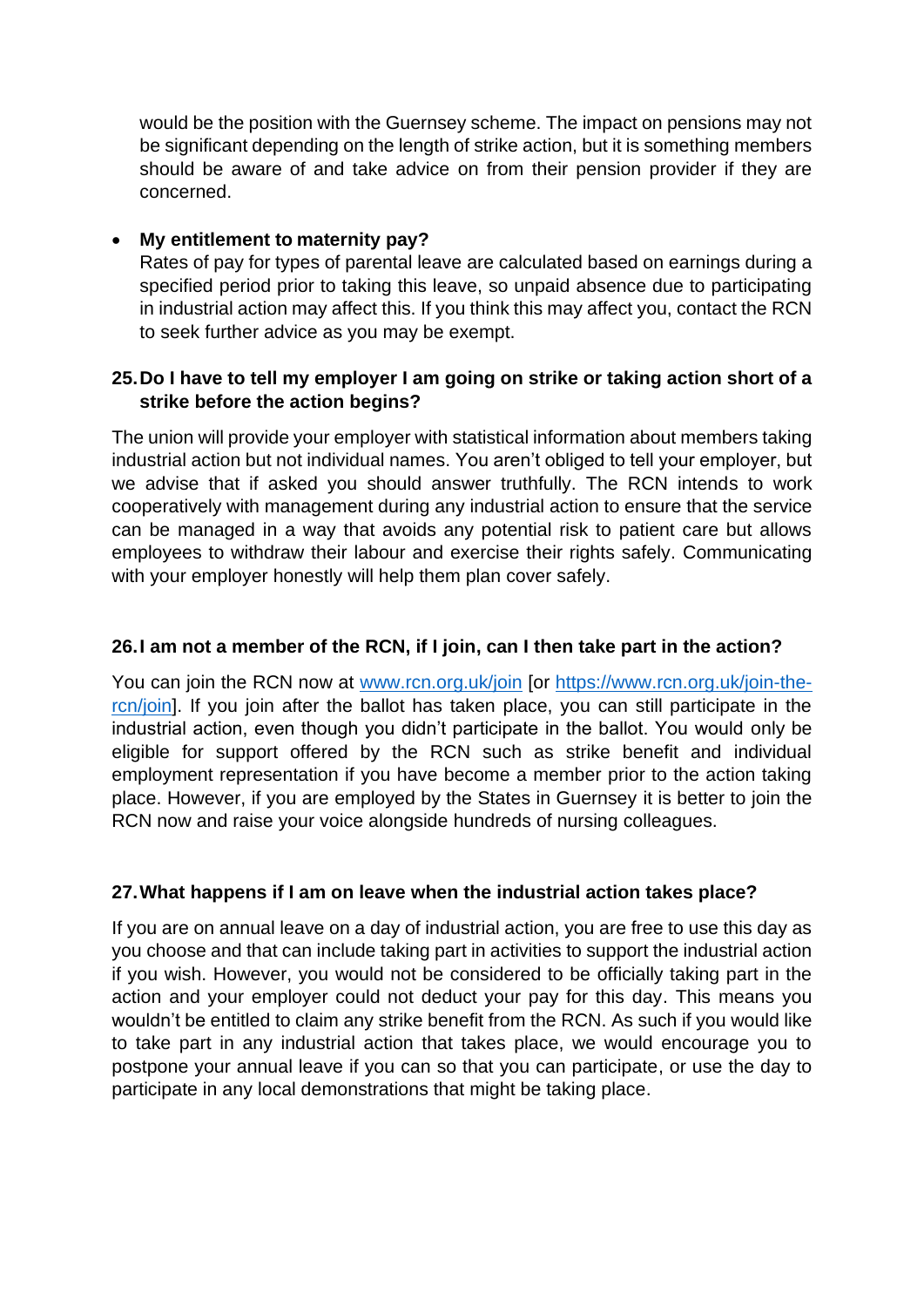#### **28.What happens if I am absent due to sickness when the industrial action takes place?**

Workers who are absent on sick leave when industrial action takes place retain their right to sick pay during the period of industrial action. If an employee reports as sick on a day of action, the employer can be expected to make their own judgment as to whether the employee should be regarded as on sick leave or taking part in industrial action. Some employers have tried to introduce special rules about sickness certificates in the event of sick leave during industrial action – if this happens to you, contact the RCN for support, as you shouldn't be subject to any detrimental treatment as a result of being off sick. If you are too ill to go to work you should not worry about participating in strike action and ensure that you protect your own health.

#### **29.What happens if I am not scheduled to work on the day when industrial action takes place?**

If you are not scheduled to work on a particular day of action, you would not be deemed to be taking part and you could not be subject to a deduction of wages on this day – and therefore you couldn't claim strike benefit from the RCN. However, you are fully entitled to join in organised activities on the day. Also, we don't expect members who are not scheduled to work to cover for those who are taking part in the action.

## **30. What is picketing? Can I take part in a picket line? Are there rules about picket lines?**

A picket (or picket line) is where union members in a trade dispute with their employer gather at or near their workplace. The purpose of a picket is to peacefully obtain or communicate information and/or peacefully persuade others not to work in support of the strike. Generally the picket will be attended by RCN members who would otherwise be at work but are taking part in strike action.

Attendance at or near your place of work for the purpose of peaceful picketing is not illegal and management cannot prevent you from doing it.

To facilitate peaceful picketing at workplaces, RCN members who want to take part in a picket during strike action should contact their local RCN Industrial Dispute and Strike Committee for details of their local picket. For details of your local picket, contact your local RCN IDSC. Details of the IDSC will be made available on [Facebook](https://www.facebook.com/groups/RCNGuernsey/) and the [website](https://www.rcn.org.uk/southeast/get-involved/branches/guernsey) once they are confirmed.

#### **31.Can I wear my uniform on the picket line?**

RCN members participating in a lawful and peaceful RCN organised picket will be given some form of identification to indicate that you are picketing (e.g. an arm band,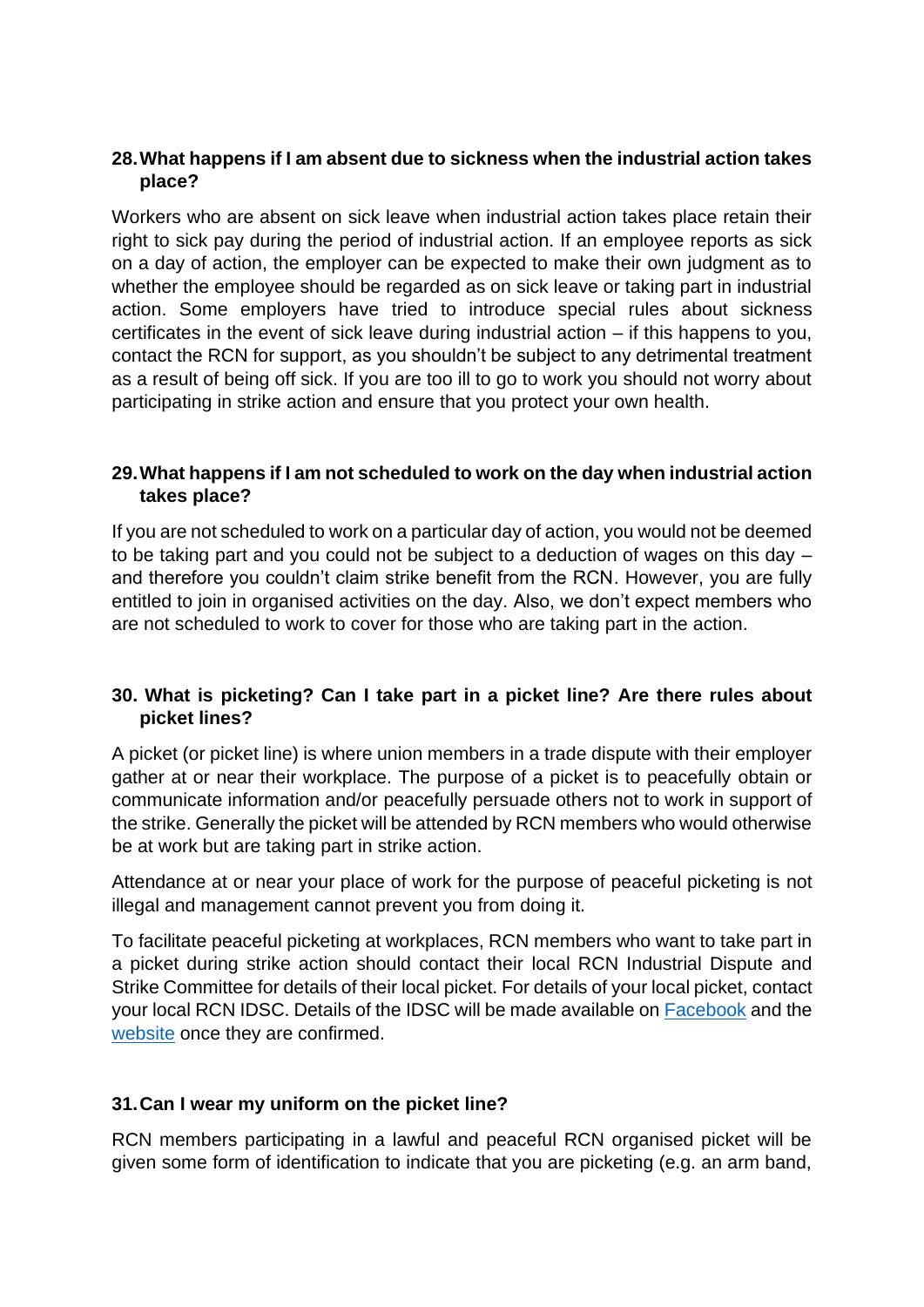tabard, branded t-shirt, sticker or placard Pickets should wear this clothing/item to identify themselves as official pickets. Pickets should follow their employer's local policy on wearing uniforms outwith their workplace.

#### **32.My employer says that nurses are not entitled to take part in a picket, is this correct?**

No, that is incorrect. If your employer says anything to you that doesn't sound right, contact the RCN to check – see final question for contact details.

Attendance at or near your place of work for the purpose of peaceful picketing is not illegal, and management cannot prevent you from doing it.

#### **33.I am an agency worker; can I participate in the industrial action?**

Only if the industrial action relates to a trade dispute involving your own employer. Contact the RCN if you're not sure.

Unfortunately, we cannot ballot members who work solely as agency staff. If you work both as an agency nurse and are employed by the States of Guernsey (under Agenda for Change pay and conditions) then we will ballot you as you are an employee of the States whom we are in dispute with.

We can only ballot members who are employed by an employer with whom we have a dispute. However we would expect agency workers not to undermine the action by coming in to provide cover for RCN members who are on strike. It is not appropriate for the employer to try to undermine the action by bringing in agency workers to cover for striking staff. It can also be unlawful for agencies to supply agency workers to provide cover for staff who are on strike.

#### **34.I have a bank contract, will I be included in the ballot and industrial action?**

We can only ballot members who are employed by an employer we are in dispute with. If you have a contract to work on the bank for the states of Guernsey you will be included in the ballot. However we do not expect RCN members who are employed via the bank to come to work to provide cover for staff who are taking strike action or action short of a strike. It is not acceptable for employers to try to undermine the action by using bank staff.

#### **35.I am a student nurse, what do I do during the industrial action?**

You should adhere to the terms of your placement if you are rostered to 'work' during a period of industrial action. It is only lawful to take part in industrial action if you are employed by an employer who is subject to a legitimate trade dispute. If you are a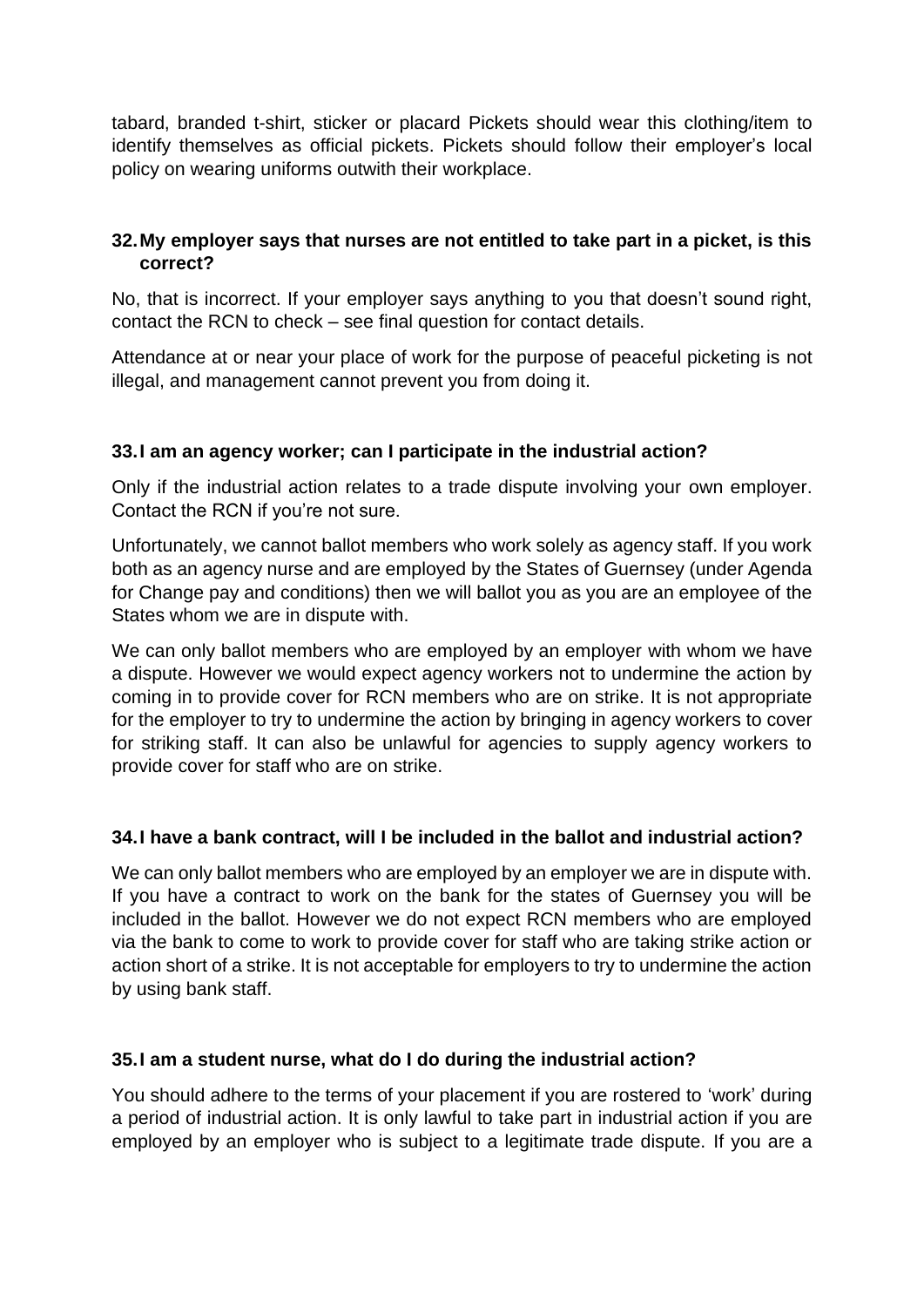student and employed by the States of Guernsey as a student on Agenda for Change terms and conditions you are entitled to take part.

If students also work as Health Care Assistants or support workers, they may have a contract of employment with the States of Guernsey. These employees may participate in the industrial action in relation to their employment with the States but this must be separate from their student placement or educational studies.

If you are unsure, contact the RCN for advice – see final question for contact details.

#### **36.I work in a prison, will I be included in the ballot and industrial action?**

As long as you are employed by the States of Guernsey (under Agenda for Change pay and conditions), you are eligible to participate in the ballot if you work in a prison as you are employed by the employer we are in dispute with.

## **37.I work on the island of Alderney, will I be included in the ballot and industrial action?**

As long as you are employed by the States of Guernsey (under Agenda for Change pay and conditions), you are eligible to participate in the ballot as you are employed by the employer we are in dispute with.

# **38.If I voted yes, do I have to take part in industrial action?**

We would hope that you would participate if there has been a vote by RCN members for industrial action, but ultimately it is up to you. Industrial action involves members of a trade union working together to achieve a goal by withdrawing their labour. The labour of its employees is one of an organisation's most valuable assets, so if a large number withdraw their labour for even a day, it can have a major effect on the organisation's finances and reputation – and in many cases if delivered effectively, this will prompt them to reconsider previous positions such as around staffing for safe and effective care, and pay and conditions.

#### **39.What should I do if I am approached by a member of the media?**

If you are being asked to provide a comment on behalf of the RCN, please direct them to the RCN staff. If you are asked to comment as an individual, you may do so if you wish, but don't feel under pressure to. Please contact the RCN for advice if you would find this useful. It is worth noting the employer may react badly to employees speaking critically about their place of work and identifying the employer in the media. As such, if you do want to comment, it is advisable to firstly be clear that you are giving your individual view, and to explain why nurses as a wider group are taking industrial action.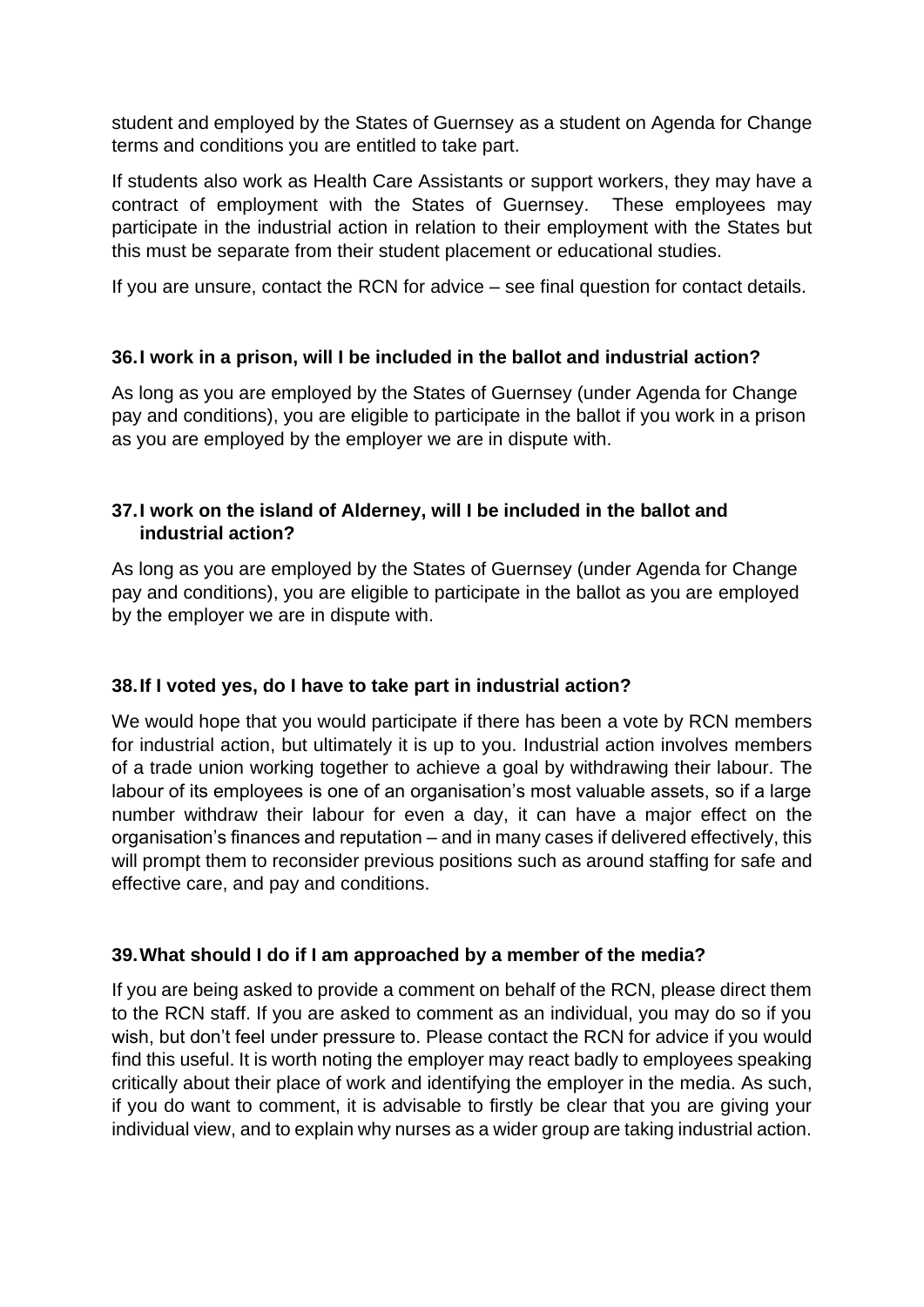#### **40.I Haven't received a ballot paper what should I do?**

Email [ballots@rcn.org.uk](mailto:ballots@rcn.org.uk) if you haven't received, have lost or have spoilt your ballot paper. Only use this email address in relation to queries on your ballot paper no other queries will be answered. Ballots will be posted out on 10 February. Do not contact us before the 14 February to allow time for the ballot to reach you.

#### **41.Why don't we await the outcome of the Disputes Tribunal before taking industrial action?**

Members decided at the branch meeting in January that they wish to pursue a ballot for action as a way of demonstrating the strength of feeling of nursing staff about the situation to P&R hoping it may prompt an improved offer ahead of or even during the tribunal process. The RCN remains committed to agreeing a negotiated outcome with the States notwithstanding the Tribunal process.

#### **42.I have been asked to cover for members of another union who are taking industrial action or are on strike, what do I do?**

The RCN would not wish its members to undermine the lawful industrial action of another trade union or professional association. You should attend work as normal and undertake your normal contractual role. If you are asked to cover other work this should not be in addition to your normal work.

In summary:

- Members should not cover the work of colleagues who are undertaking industrial action if that work falls outside of their normal contractual duties.
- Members should not undertake any voluntary overtime work to cover the work of those taking industrial action.
- Members should not undertake any bank or agency work to cover the work of those involved in the industrial action.

You can access the full RCN guidance for members in relation to ["Industrial Action by](https://www.rcn.org.uk/professional-development/publications/pub-004745)  [other unions" here.](https://www.rcn.org.uk/professional-development/publications/pub-004745)

#### **43.What is picketing? Can I take part in a picket line? Are there rules about picket lines?**

A picket (or picket line) is where union members in a trade dispute with their employer gather at or near their workplace. The purpose of a picket is to peacefully obtain or communicate information and/or peacefully persuade others not to work in support of the strike. Generally the picket will be attended by RCN members who would otherwise be at work but are taking part in strike action.